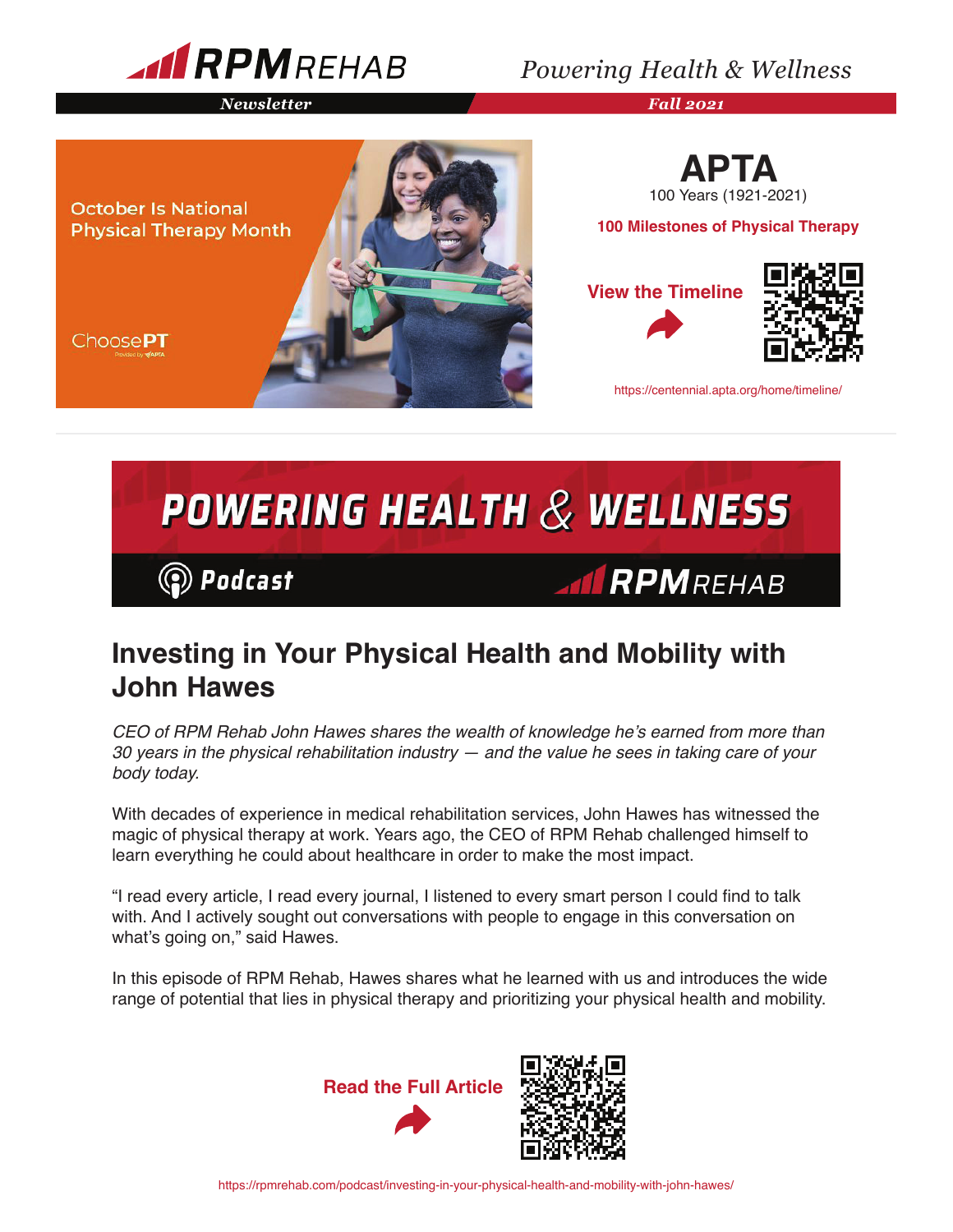### **Patient Testimonial**





My name is Shane Hart, I am 39 years old. My personal healing philosophy is to make an improvement in myself every day, whether large or small, and make a positive impact in someone else's life.

For the last 12 years, I've been dealing with chronic back pain. After several surgeries this resulted in me being wheel chair bound and told I would never walk again. Needing the support of my family, I moved from Boston to Yakima to continue my rehab journey. Thanks to Greg Bickel, I was referred to Cascade Summit Physical Therapy. I have the pleasure of working with two physical therapists, Michele Jacobs and Andy Martin, as well as one Occupational Therapist, Benjie Pease. Even though it's therapy, I actually enjoy my sessions! The therapists and staff are kind, attentive and are very personable. When I walk in the door, they greet me by name and make me feel comfortable. The therapists give me encouragement and clear direction in my therapy. They work in tandem with one another for a holistic team approach to my therapy in the pool and in the gym. I would recommend Cascade Summit Physical Therapy for your therapy needs!

*Physical therapists are movement experts who improve quality of life through prescribed exercise, hands-on care, and patient education. Physical therapists examine each person and then develop a treatment plan to improve their ability to move, reduce or manage pain, restore function, and prevent disability.*

*Occupational therapy is the only profession that helps people across the lifespan to do the things they want and need to do through the therapeutic use of daily activities (occupations). Occupational therapy practitioners enable people of all ages to live life to its fullest by helping them promote health, and prevent or live better with—injury, illness, or disability.*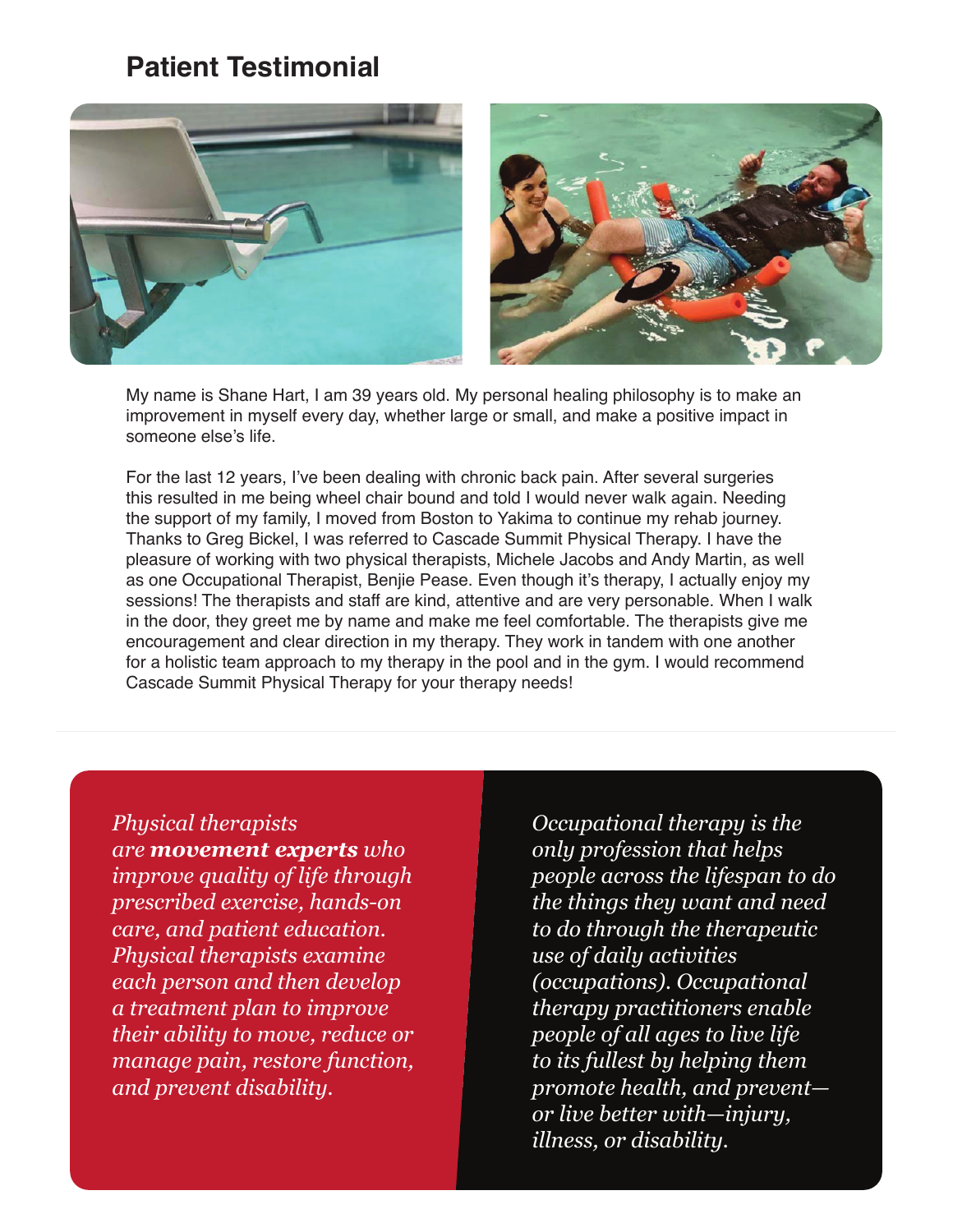## **RPM Rehab Aquatic Therapy - Overview**

RPM Rehab Aquatic Therapy provides a soothing, weightless warm water environment that promotes healing together with increasing strength and flexibility through functional exercises.

Our aquatic therapy patients report faster and less painful recoveries by initiating their treatment with aquatic Physical Therapy before progressing to land-based Physical Therapy.

#### **Our Aquatic Therapy facilities are designed to optimize recovery with features including:**

- Indoor 92 degree therapeutic pool
- Safety handrails for pool entry
- Zero Impact Deep Water area for complete decompression of the joints and body
- Pool depths to accommodate a variety of functional exercises
- Specialty aquatic equipment for resistance training
- Easy access to the facility and pool

#### **Benefits of Aquatic Physical Therapy**

Aquatic Physical Therapy is a highly effective form of Physical Therapy that encompasses the whole body, not just one injured area. For some patients, traditional land exercises are too painful, often because of a recent injury or surgery. Others, with chronic conditions like fibromyalgia and arthritis, have difficulty with traditional physical therapy.

#### **Aquatic Physical Therapy offers many benefits to accelerate healing, including:**

- Warm water relaxes muscles and promotes circulation, increasing blood flow to areas of the body that need healing.
- Buoyancy and weightlessness allow strengthening exercises to be performed without causing further damage to the injured area
- Less pain and fear with movement
- Reduced swelling
- Improved flexibility
- Greater range of motion in the buoyancy assisted environment
- The ability to perform more exercises with less pain increases our patient's confidence and creates a positive outlook which assists the healing process.

#### **Conditions that benefit from Aquatic Physical Therapy include but are not limited to:**

- Post operative spine, total joint replacements, knee, shoulder and foot surgeries
- Decreased weight bearing ability, difficulty walking
- Covid-19 Long Term Recovery
- Sports injuries requiring quick recovery time
- Chronic conditions including fibromyalgia, Complex Regional Pain Syndrome, Ehler's Danlos Syndrome, arthritis and others
- Work injuries
- Motor vehicle accidents
- Neck and back injuries
- Peripheral neuropathy/peripheral nerve injuries/post-surgical peripheral nerve rehabilitation
- Cancer pain and fatigue
- Cardiac patients needing reconditioning
- Many women's health issues including pre-delivery/post-delivery, pelvic floor rehab, SI Dysfunction, breast cancer rehab and core strengthening.

#### **CDC and Aquatics**

CDC is not aware of any scientific reports of the virus that causes COVID-19 spreading to people through the water in pools, hot tubs, water playgrounds, or other treated aquatic venues.